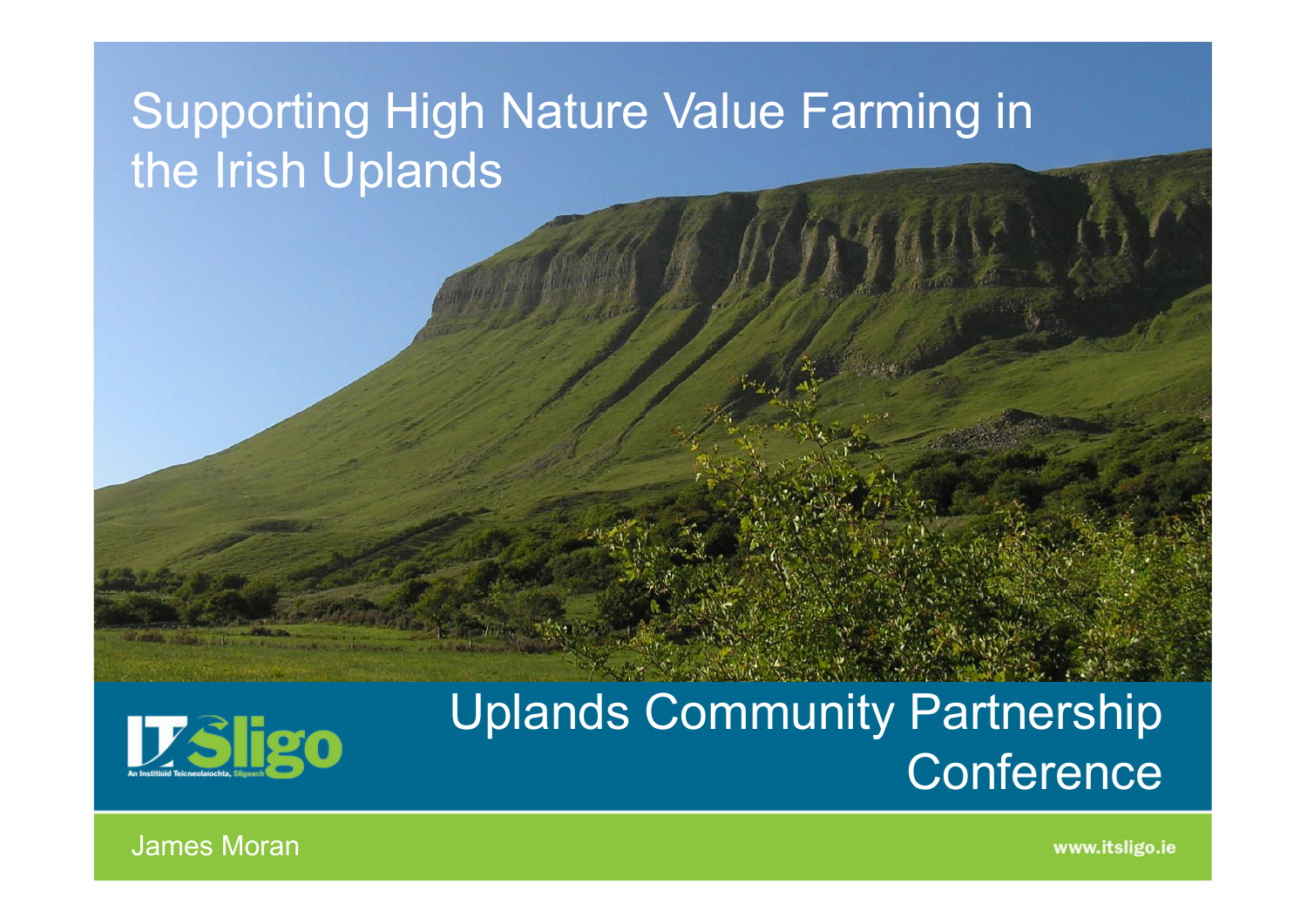

#### **Work of HNV Ireland project (2010-2014)**

- EFNCP, IT Sligo partnerships (Heritage Council funded)
- Work with a range of partners (e.g. Uplands Working Group)
- Aim to ensure that HNV farming in Ireland receives workable, appropriately-funded support in the 2014-2020 CAP round, with a package of complementary well-designed measures which can achieve concrete positive results for HNV farmers and the taxpayer.
- 3 months left: plan to concentrate on
	- Where actions are best located (GLAS, GLAS+ and Local Targeted AES)
	- Ensuring complementarity between measures
	- Securing results on commonages (a much neglected 8.5% of our agricultural land base)

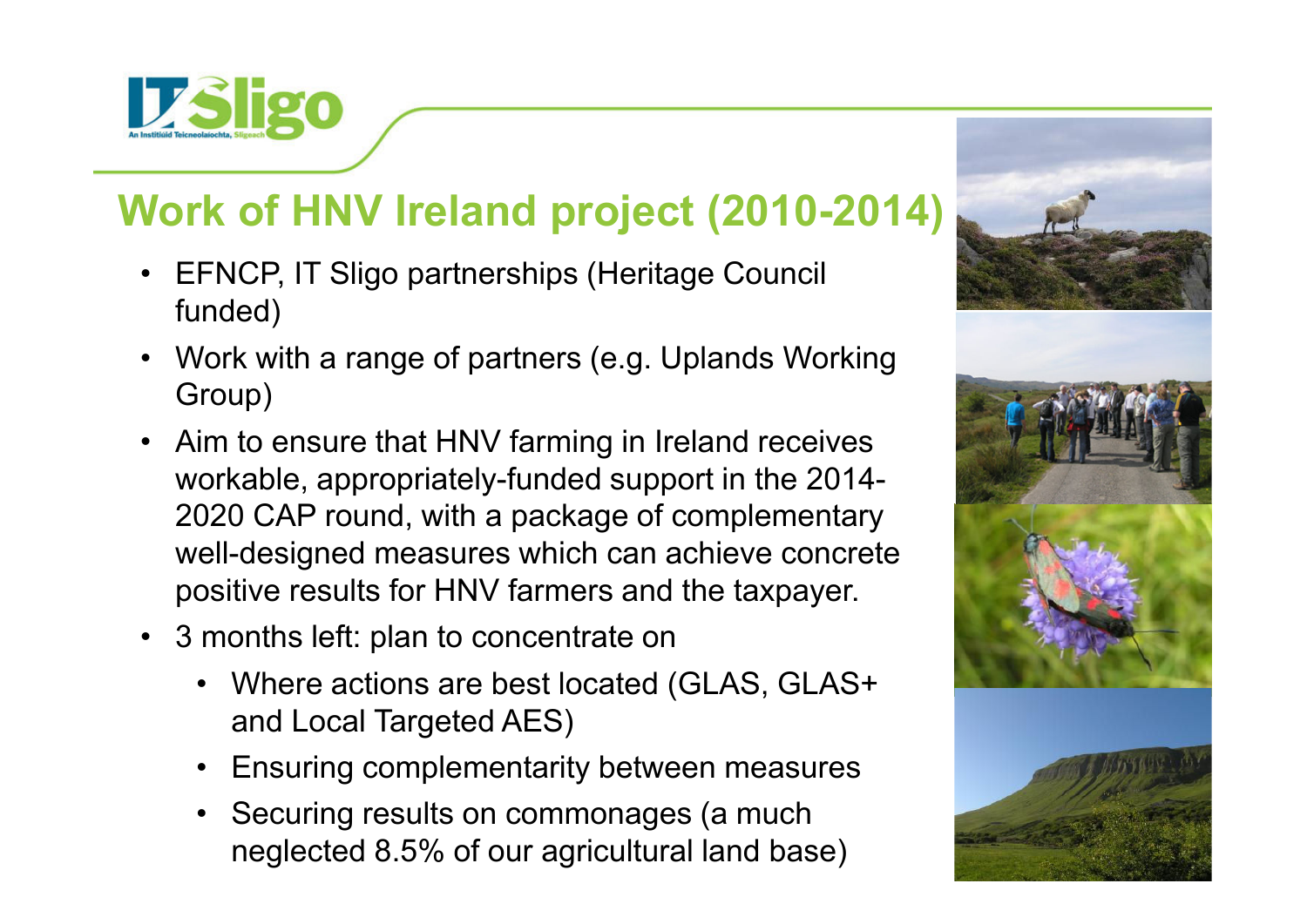

# **Outline**

- Extensive farming systems: sustaining upland communities and maintaining upland landscapes for generations.
- • Increasingly under threat from changes in farm practice and land abandonment.
- This forum is organised to discuss how measures included in Ireland's draft RDP can support HNV farming in the Irish Uplands.